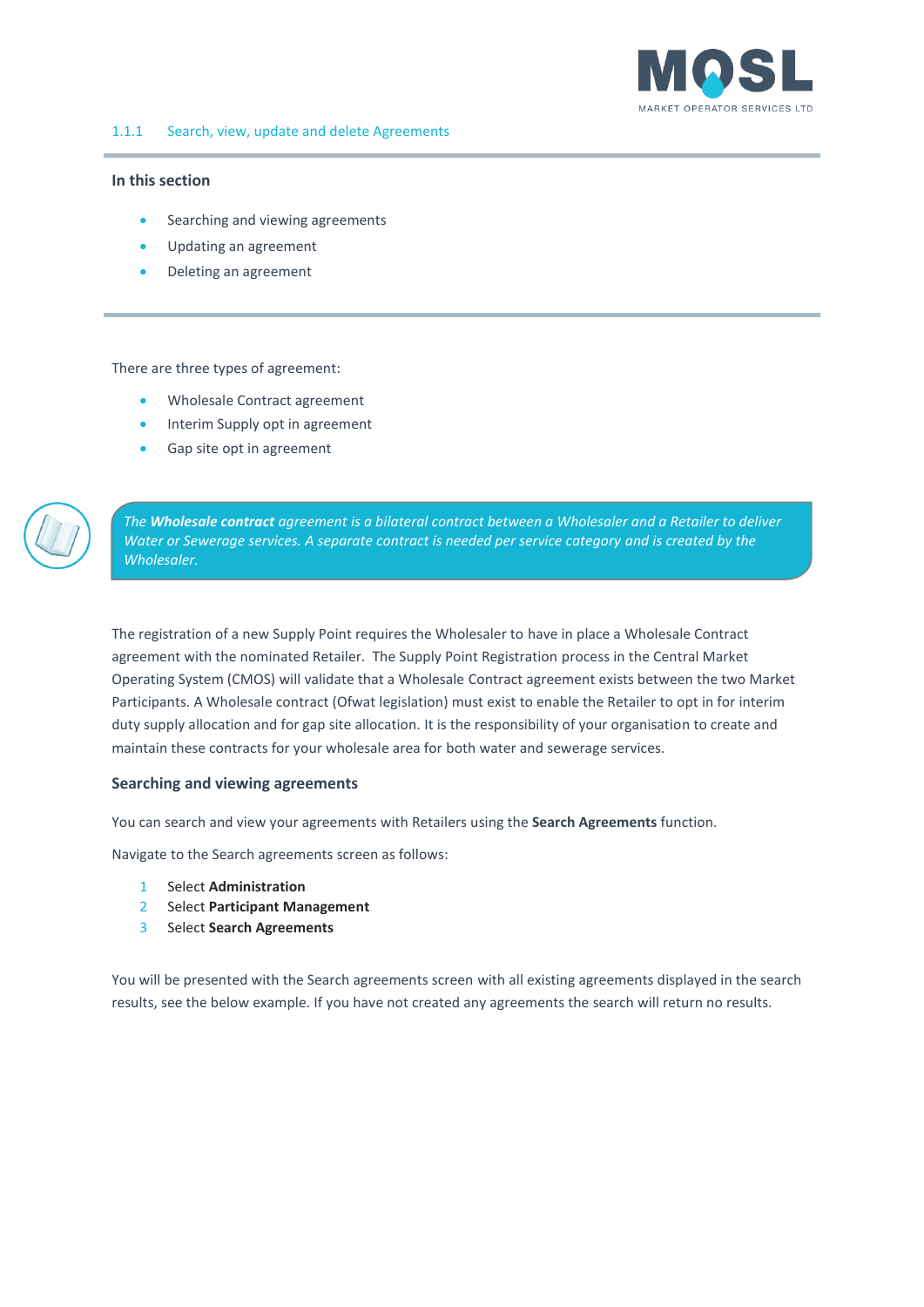

| <b>Search agreements</b>                                  |                                                                |                      |                           |                       |                                                      |
|-----------------------------------------------------------|----------------------------------------------------------------|----------------------|---------------------------|-----------------------|------------------------------------------------------|
| -- Trading Party --                                       | $\boldsymbol{\mathrm{v}}$                                      | -- Agreement type -- | $\boldsymbol{\mathrm{v}}$ |                       | Q Search<br>$\blacktriangleright$ Clear              |
| <b>Trading Party</b>                                      | <b>Agreement type</b>                                          | <b>Status</b>        | <b>Service</b>            | <b>Effective From</b> | <b>Effective To</b>                                  |
| Wise Een Tarn                                             | <b>Wholesale Contract</b>                                      | <b>ACTIVE</b>        | <b>SEWERAGE</b>           | 2016-07-07 (UTC)      | 2017-03-31 (UTC)                                     |
| Wise Een Tarn                                             | <b>Wholesale Contract</b>                                      | <b>ACTIVE</b>        | <b>WATER</b>              | 2016-07-07 (UTC)      | 2017-03-31 (UTC)                                     |
| Angle Tarn                                                | <b>Wholesale Contract</b>                                      | <b>ACTIVE</b>        | <b>WATER</b>              | 2016-07-04 (UTC)      | 2017-03-31 (UTC)                                     |
| Angle Tarn                                                | <b>Wholesale Contract</b>                                      | <b>ACTIVE</b>        | <b>SFWFRAGF</b>           | 2016-07-04 (UTC)      | 2017-03-31 (UTC)                                     |
| Dock Tarn                                                 | <b>Wholesale Contract</b>                                      | <b>ACTIVE</b>        | <b>SEWERAGE</b>           | 2016-07-04 (UTC)      | 2017-03-31 (UTC)                                     |
| Dock Tarn                                                 | <b>Wholesale Contract</b>                                      | <b>ACTIVE</b>        | <b>WATER</b>              | 2016-07-04 (UTC)      | 2017-03-31 (UTC)                                     |
| $\vert \cdot \vert$<br>$\left\vert \mathbf{r}\right\vert$ | 10 <sup>1</sup><br>items per page<br>$\boldsymbol{\mathrm{v}}$ |                      |                           |                       | Ċ<br>$1 - 6$ of 6 items<br><b>Version 2.0.3.8123</b> |

1 You can search for all your agreements in the CMOS. If you want to search for a specific agreement, populate the fields as follows:

| <b>Field name</b>     | Input type | <b>Obligation</b> | <b>Description</b>                                                                                              |
|-----------------------|------------|-------------------|-----------------------------------------------------------------------------------------------------------------|
| <b>Trading Party</b>  | Drop-down  | Optional          | Choose the Retailer with whom<br>you have agreements with and for<br>which you want to view your<br>agreements. |
| <b>Agreement type</b> | Drop-down  | Optional          | Choose the agreement type for<br>which you want to view your<br>agreements.                                     |

- 2 Click on the **Clear** button to change the search criteria.
- 3 Click on the **Search** button to display all agreements concerning your organisation that meet the search criteria, see below example.

|                                                  | <b>Search agreements</b>                                                          |                           |                           |                       |                                                      |
|--------------------------------------------------|-----------------------------------------------------------------------------------|---------------------------|---------------------------|-----------------------|------------------------------------------------------|
| Angle Tarn                                       | $\overline{\mathbf{v}}$                                                           | <b>Wholesale Contract</b> | $\boldsymbol{\mathrm{v}}$ |                       | Q Search<br>$\mathscr{I}$ Clear                      |
| <b>Trading Party</b>                             | <b>Agreement type</b>                                                             | <b>Status</b>             | <b>Service</b>            | <b>Effective From</b> | <b>Effective To</b>                                  |
| Angle Tarn                                       | <b>Wholesale Contract</b>                                                         | <b>ACTIVE</b>             | WATER                     | 2016-07-04 (UTC)      | 2017-03-31 (UTC)                                     |
| Angle Tarn                                       | <b>Wholesale Contract</b>                                                         | <b>ACTIVE</b>             | <b>SEWERAGE</b>           | 2016-07-04 (UTC)      | 2017-03-31 (UTC)                                     |
| t a t<br>$-1$<br>$\rightarrow$<br>$\blacksquare$ | $\left\vert \nu \right\vert$<br>10<br>items per page<br>$\boldsymbol{\mathrm{v}}$ |                           |                           |                       | Ô<br>$1 - 2$ of 2 items<br><b>Version 2.0.3.8123</b> |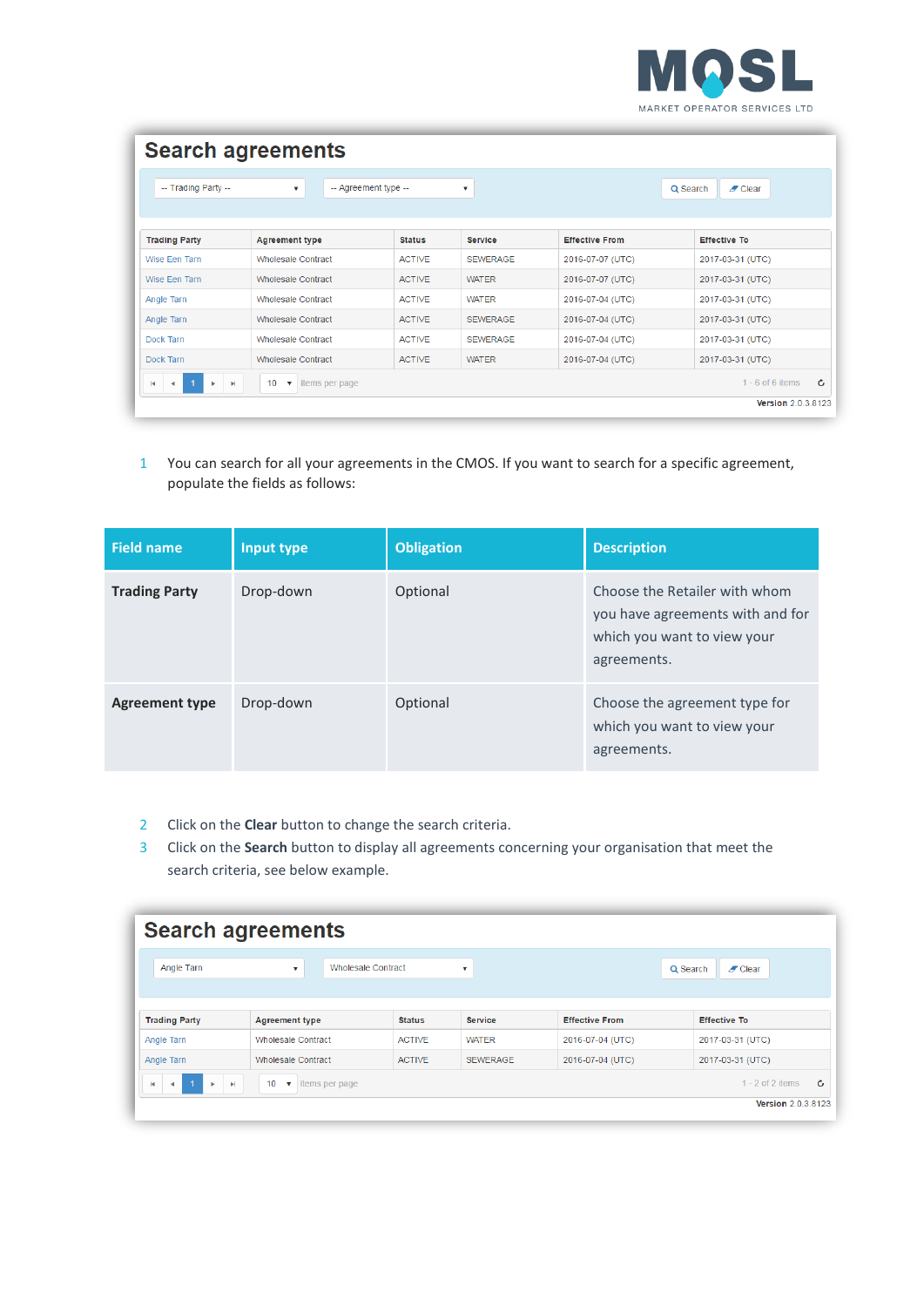

4 View an agreement by clicking the **Trading Party** (link). You will be presented with the View agreement screen, as shown in the example screen below.

| <b>View agreement</b>   |                                        | $\mathbb{Z}$ Edit<br><b>⊘</b> Cancel |
|-------------------------|----------------------------------------|--------------------------------------|
| <b>Agreement type</b>   | <b>Wholesale Contract</b>              |                                      |
| <b>Own Organisation</b> | <b>Blea Water</b>                      |                                      |
| <b>Trading Party</b>    | Angle Tarn                             |                                      |
| <b>Service</b>          | Water service category                 |                                      |
| <b>Status</b>           | Active unrestricted Wholesale contract |                                      |
| <b>Effective From</b>   | 2016-07-04 (UTC)                       |                                      |
| <b>Effective To</b>     | 2017-03-31 (UTC)                       |                                      |
|                         |                                        |                                      |
|                         |                                        | <b>Version 2.0.3.8123</b>            |



Retired agreements remain available in the Search result and can be viewed. A retired agreement has an 'Effective To' date filled with a date in the past.

If you have rights to update agreements the **Edit** button is available.

5 Click the **Cancel** button to return to the search screen.

## **Updating an agreement**

You can update an agreement from the View agreement screen (see the previous View agreement screen).

1 Click the **Edit** button to open the Edit agreement screen (shown below) where you can update the agreement status and the 'Effective To' Date.

| <b>Edit agreement</b>      |                                                 |                               |
|----------------------------|-------------------------------------------------|-------------------------------|
| <b>Agreement type</b>      | <b>Wholesale Contract</b>                       |                               |
| <b>Own Organisation</b>    | <b>Blea Water</b>                               |                               |
| <b>Trading Party</b>       | Angle Tarn                                      |                               |
| <b>Service</b>             | Water service category (WATER)                  | $\overline{\mathbf{v}}$       |
| <b>Status</b>              | Active unrestricted Wholesale contract (ACTIVE) | $\overline{\mathbf{v}}$       |
| <b>Effective From Date</b> | 2016-07-04 (UTC)                                |                               |
| <b>Effective To Date</b>   | 2017-03-31                                      | 圍                             |
|                            |                                                 | <b>图 Submit</b><br>$Z$ Cancel |
|                            |                                                 | Version 2.0.3.8123            |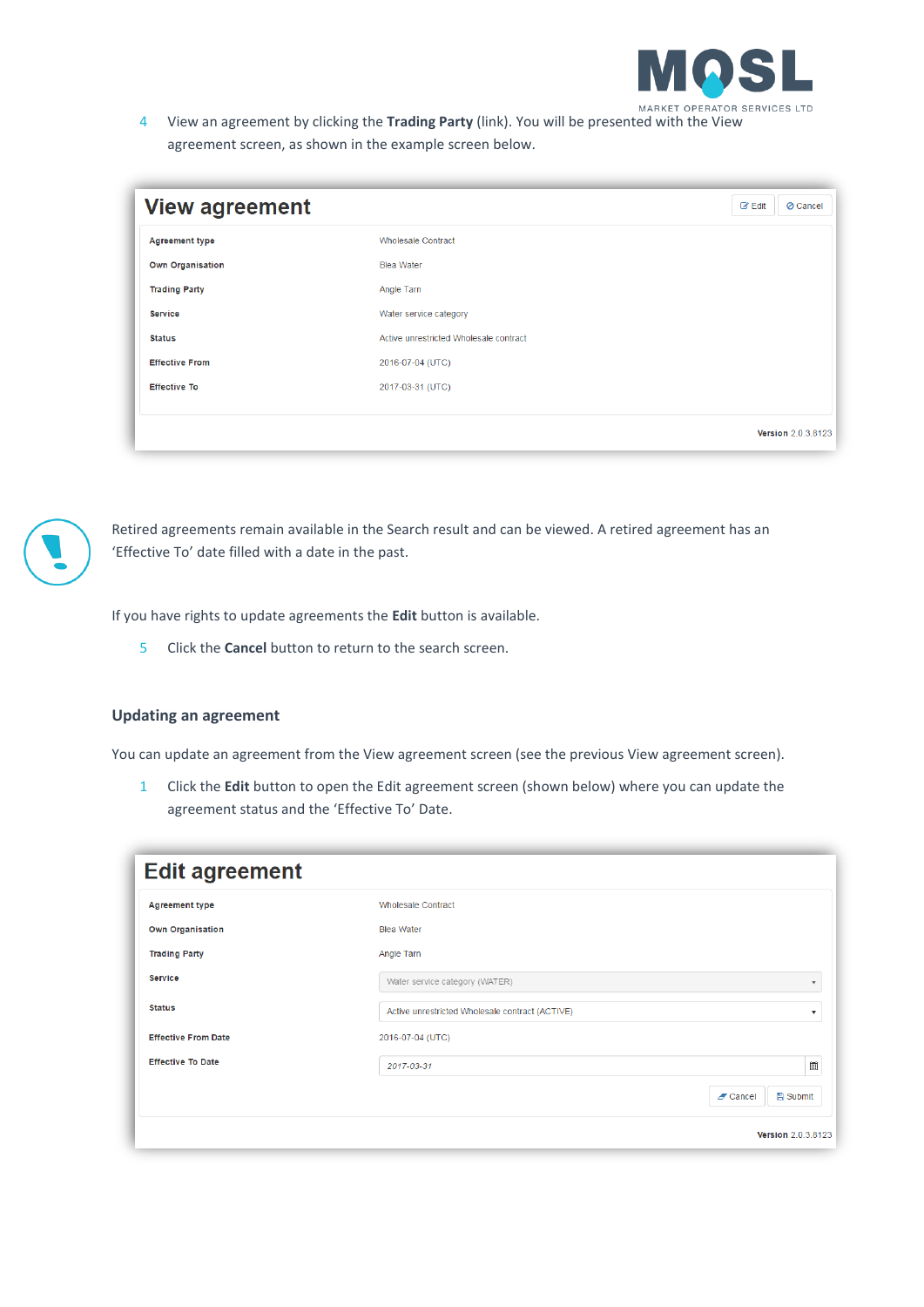

2 To update the agreement populate the fields as follows

| <b>Field name</b>        | Input type | <b>Obligation</b> | <b>Description</b>                                                                                                                                                                                                                                                  |
|--------------------------|------------|-------------------|---------------------------------------------------------------------------------------------------------------------------------------------------------------------------------------------------------------------------------------------------------------------|
| <b>Status</b>            | Drop-down  | Optional          | Change the status to a restricted<br>Wholesale contract agreement<br>where no more supply points can<br>be obtained within your<br>wholesaler area (status<br>NOMORESPID) or change the<br>status back to an Active<br>unrestricted Wholesale contract<br>(ACTIVE). |
| <b>Effective To Date</b> | Date       | Optional          | Enter a date to limit the<br>Wholesale contract agreement to<br>a certain period.<br>If you want to directly retire the<br>agreement, choose today's date<br>as the Effective to Date.                                                                              |

- 3 Click the **Submit** button to update the agreement. You are returned to the View agreement screen with the changed data and a 'Your action was successful' message above it.
- 4 Click the **Cancel** button to return to the View agreement screen with no changes saved.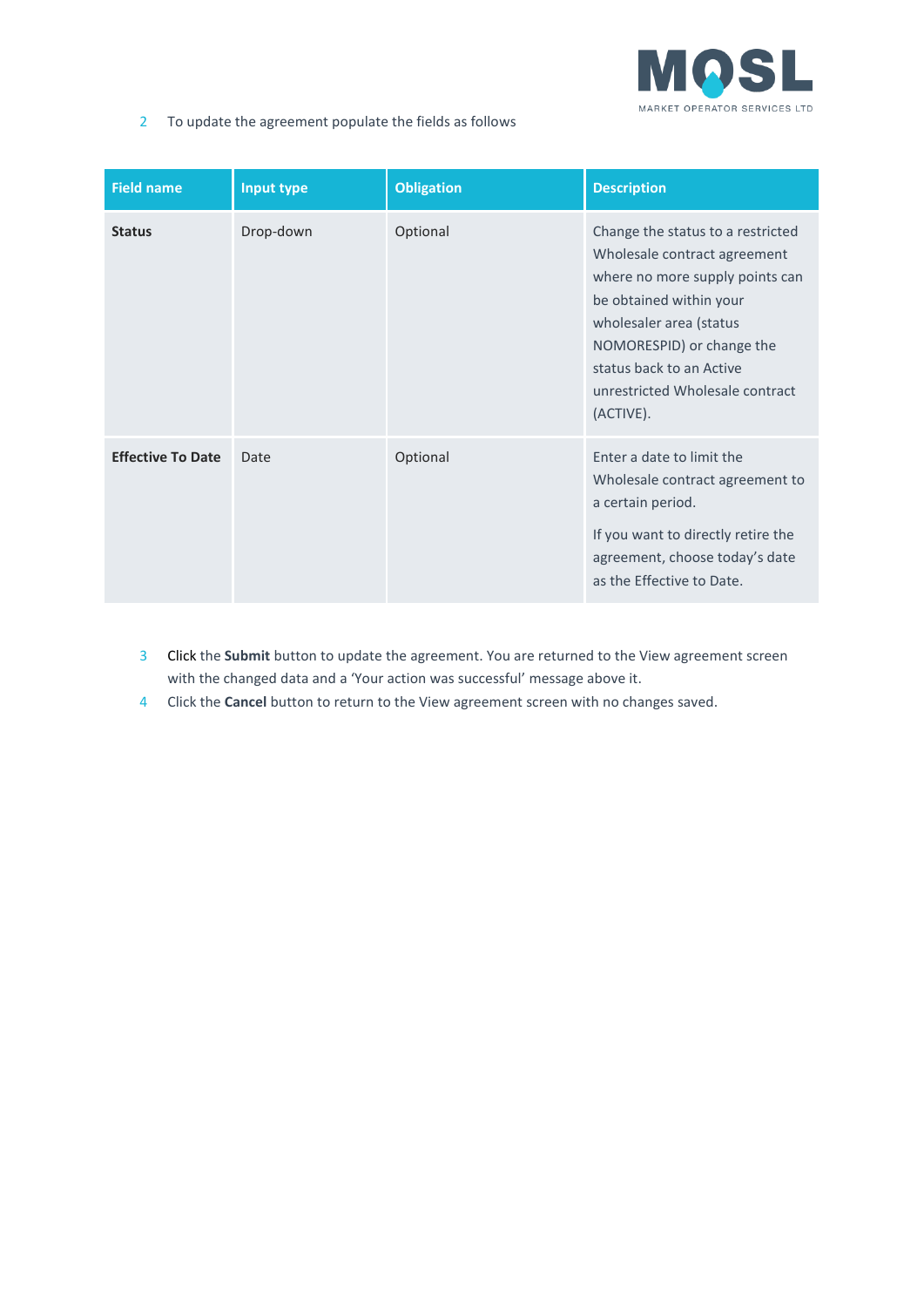

## 1.1.2 Creating an Agreement

As mentioned in section [1.1.1](#page-0-0) there are three types of agreement. Creating and maintaining Wholesale Contract agreements is your responsibility. The Interim Supply opt in and Gap Site opt in agreements are created by the Retailer and maintained by the Market Operator.

You can create Wholesale Contact agreements using the **Create Agreement** screen.

Navigate to the Create agreement screen as follows:

- 1 Select **Administration**
- 2 Select **Participant Management**
- 3 Select **Create Agreement**

You will be presented with the Create agreement screen, as shown below.

| <b>Create agreement</b>     |                                                                 |
|-----------------------------|-----------------------------------------------------------------|
| Agreement type <sup>*</sup> | Wholesale Contract                                              |
| Own Organisation*           | Blea Water                                                      |
| <b>Trading Party*</b>       | -- Trading Party --                                             |
| Service*                    | -- Service --                                                   |
| Status <sup>*</sup>         | Active unrestricted Wholesale contract (ACTIVE)                 |
| Effective From Date*        | 圃                                                               |
| <b>Effective To Date</b>    | 圖                                                               |
|                             | <b>A</b> Submit<br><b>⊘</b> Cancel<br><b>Version 2.0.3.8123</b> |

As you can only create Wholesale Contracts the Agreement type, the Status and 'Effective From' Date are prefilled.

1 Populate the other fields as follows:

| <b>Field name</b>    | Input type   | <b>Obligation</b> | <b>Description</b>                                                                                         |
|----------------------|--------------|-------------------|------------------------------------------------------------------------------------------------------------|
| Own<br>Organisation  | Not editable | Mandatory         | You can only create an agreement<br>for your own organisation; this is<br>prefilled and cannot be changed. |
| <b>Trading Party</b> | Drop-down    | Mandatory         | Select a Retailer from the list                                                                            |
| <b>Service</b>       | Drop-down    | Mandatory         | Choose Water or Sewerage<br>services                                                                       |